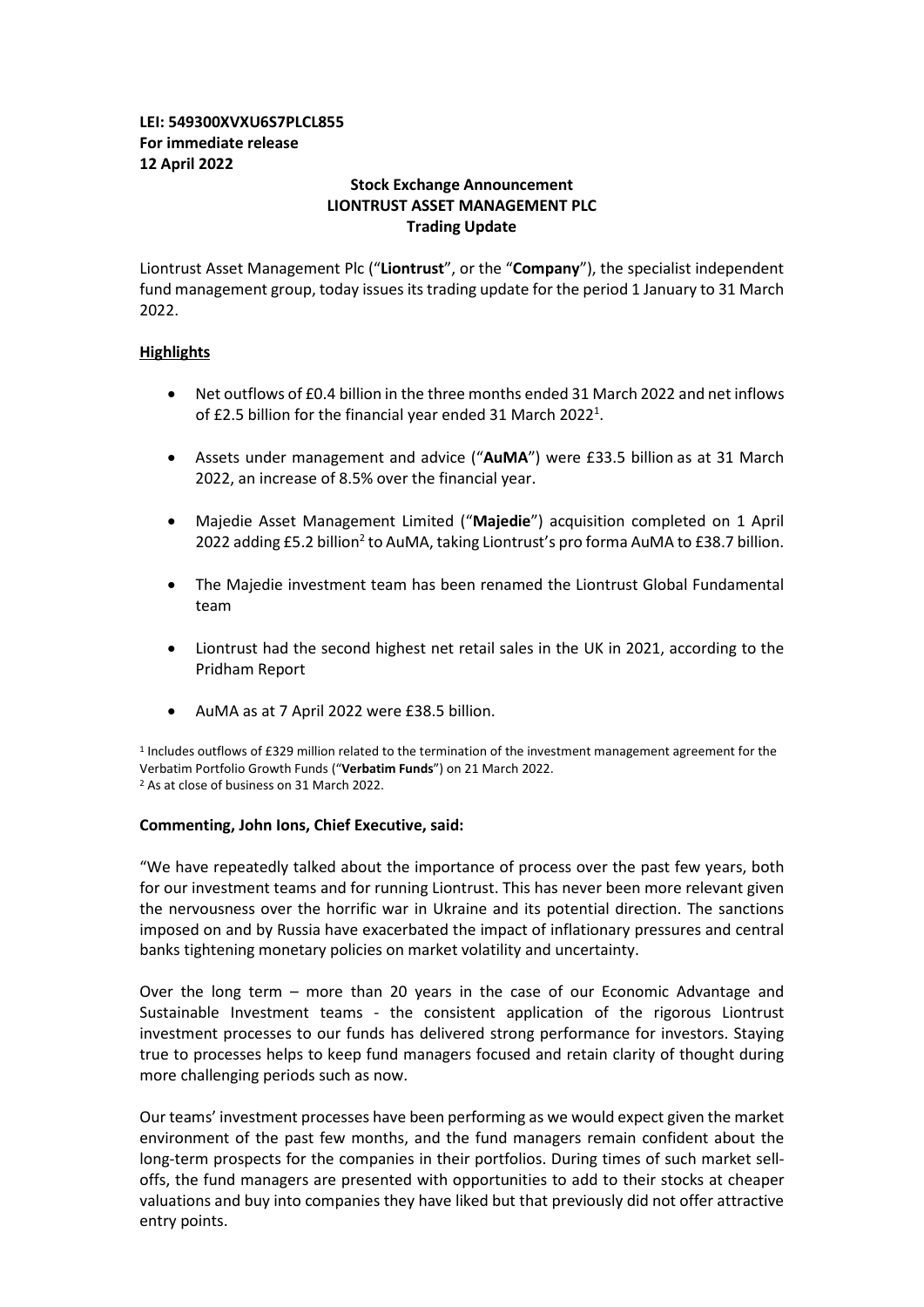While we had net outflows of £0.4 billion in the three months to 31 March 2022, over the whole financial year, Liontrust generated net inflows of £2.5 billion and has delivered positive sales at the start of the new financial year. The largest negative impact on net flows in the last quarter was the loss of the £329 million investment management mandate for the Verbatim Funds.

The net outflows of the past quarter do not alter our belief in and focus on the long-term strategy of the business. Liontrust has continued to diversify and expand our investment capability and the business, and ensured we deliver for and engage with our investors.

This success is highlighted by comparing our sales to the rest of the asset management industry in the Pridham Report. Over the course of 2021, Liontrust had the second highest net retail sales in the UK and the fifth highest gross retail sales.

The breadth and quality of our investment capability is shown by the fact that seven of our funds have been shortlisted for Investment Week's Fund Manager of the Year Awards in June while Liontrust has once again been nominated for Global Group of the Year. The seven fund nominations are spread across five of our investment teams.

The acquisition of Majedie Asset Management, which completed on 1 April 2022, has continued our diversification and expansion, both through distribution to institutional investors and investment capability, as well as adding £5.2 billion to our AuMA. Majedie also brings excellent client service, which is reflected in the strength of their relationships. The investment managers, who have been rebranded as the Liontrust Global Fundamental team, are highly regarded, which is demonstrated by the quality of their institutional mandates and the management of Edinburgh Investment Trust since March 2020.

The breadth of Liontrust's existing distribution has been demonstrated by the fact that nearly 1,000 advisers have so far registered to attend our World Market Review Roadshow around the UK in the spring. The Liontrust Multi-Asset team will present their latest investment views and updates on their funds and portfolios on the Roadshow.

Liontrust is investing in digital marketing to enhance further the service we provide and the engagement we achieve with clients and investors, including through the launch of our new website at the end of March featuring distinct customer journeys and personalisation. Our website and wider digital marketing strategy are designed to give clients and investors the information and content they want and in the way they want to consume it while also enhancing their online experiences with Liontrust.

I have strong conviction in our investment teams, their processes and their ability to continue to deliver for investors over the long term. I also have great confidence in Liontrust and our business processes to maintain long-term growth and deliver for employees, shareholders and other stakeholders. The acquisition of Majedie and our continued investment in the business to enable us to engage meaningfully with investors reinforces this belief."

## **Assets under management and advice**

On 31 March 2022, our AuMA stood at £33,548 million and were broken down by type and investment process as follows:

| <b>Process</b>         | Total  | Institutional <sup>3</sup> | <b>UK Retail</b> | <b>Multi-Asset</b>       | <b>Offshore</b> |
|------------------------|--------|----------------------------|------------------|--------------------------|-----------------|
|                        | (fem)  | (£m)                       | (£m)             | (£m)                     | (fm)            |
| Sustainable Investment | 13.227 | 136                        | 12.187           | ۰                        | 904             |
| Economic Advantage     | 9.035  | 455                        | 8.201            | $\overline{\phantom{a}}$ | 379             |
| Multi-Asset            | 6.660  | $\overline{\phantom{a}}$   | ۰                | 6.660                    |                 |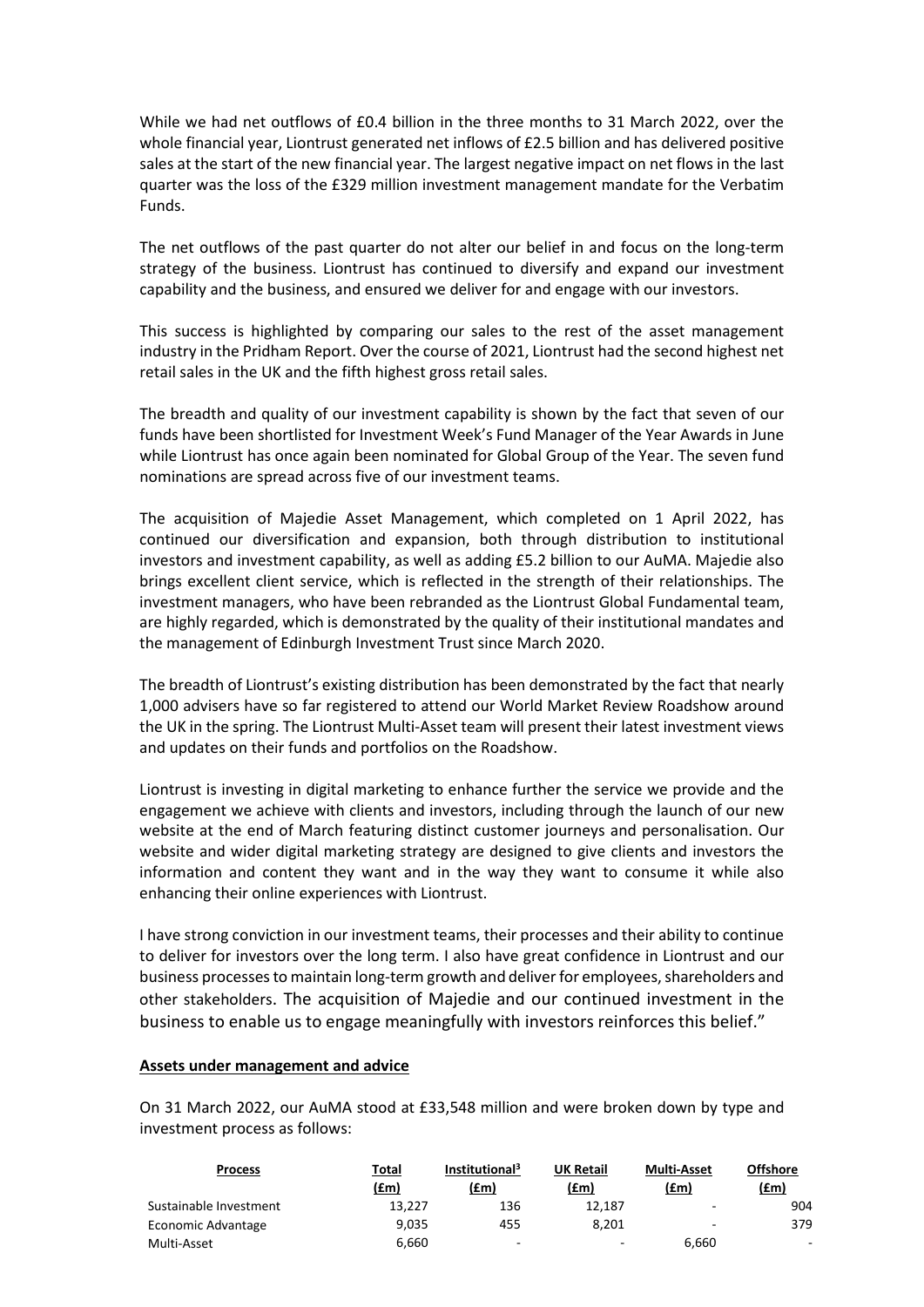| <b>Global Equity</b>                 | 2,868  | 167   | 2,701  | -     |       |
|--------------------------------------|--------|-------|--------|-------|-------|
| Cashflow Solution                    | 1,094  | 650   | 364    | -     | 80    |
| Global Fixed Income                  | 664    | ۰     | 300    | -     | 364   |
| Total - 31 March 2022                | 33.548 | 1.408 | 23.753 | 6.660 | 1,727 |
| Global Fundamental                   | 5.150  | 3.567 | 898    | -     | 685   |
| <b>Total inc. Global Fundamental</b> | 38.698 | 4.975 | 24.651 | 6.660 | 2,412 |

<sup>3</sup> Investment Trust AuMA included in Institutional

AuMA as at 7 April 2022 were £38,461 million.

# **Flows**

The net outflows over the three months to 31 March 2022 were £432 million<sup>4</sup> (2021: net inflows £958 million). A reconciliation of fund flows and AuMA over the three months to 31 March 2022 is as follows:

|                                      | <b>Total</b><br>(f <sub>fm</sub> ) | <b>Institutional</b><br>(f.m) | <b>UK Retail</b><br>(f.m) | <b>Multi-Asset</b><br>(f.m) | <b>Offshore</b><br><u>(£m)</u> |
|--------------------------------------|------------------------------------|-------------------------------|---------------------------|-----------------------------|--------------------------------|
| <b>Opening AuMA - 1 January 2022</b> | 37,239                             | 1,535                         | 26,304                    | 7,375                       | 2,025                          |
| Net flows                            | (432)                              | (17)                          | 84                        | (398)                       | (101)                          |
| Market and Investment performance    | (3,259)                            | (110)                         | (2,635)                   | (317)                       | (197)                          |
| Closing AuMA - 31 March 2022         | 33,548                             | 1,408                         | 23,753                    | 6,660                       | 1,727                          |

The net inflows over the financial year to 31 March 2022 were £2,488 million<sup>4</sup> (2021: £3,498 million). A reconciliation of fund flows and AuMA over the financial year to 31 March 2022 is as follows:

|                                   | Total<br>f(m) | <b>Institutional</b><br>f(m) | <b>UK Retail</b><br>f(m) | <b>Multi-Asset</b><br>f(m) | <b>Offshore</b><br>$(\text{fm})$ |
|-----------------------------------|---------------|------------------------------|--------------------------|----------------------------|----------------------------------|
| Opening AuMA - 1 April 2021       | 30,929        | 1,488                        | 20,627                   | 7,139                      | 1,675                            |
| Net flows                         | 2,488         | (105)                        | 3,025                    | (541)                      | 109                              |
| Market and Investment performance | 131           | 25                           | 101                      | 62                         | (57)                             |
| Closing AuMA - 31 March 2022      | 33,548        | 1,408                        | 23,753                   | 6,660                      | 1,727                            |

<sup>4</sup> Includes outflows off £329 million related to the termination of the investment management agreement for the Verbatim Funds on 21 March 2022.

# **UK Retail Fund Performance (Quartile ranking)**

|                                 | <b>Quartile ranking</b><br>$-Since$<br>Launch/Manager<br><b>Appointed</b> | Quartile<br>ranking -<br>5 year | <b>Quartile</b><br>ranking $-3$<br>year | <b>Quartile</b><br>ranking -<br>1 year | Launch Date/<br><b>Manager</b><br><b>Appointed</b> |
|---------------------------------|---------------------------------------------------------------------------|---------------------------------|-----------------------------------------|----------------------------------------|----------------------------------------------------|
| <b>Economic Advantage funds</b> |                                                                           |                                 |                                         |                                        |                                                    |
| Liontrust UK Growth Fund        | 1                                                                         |                                 |                                         | 1.                                     | 25/03/2009                                         |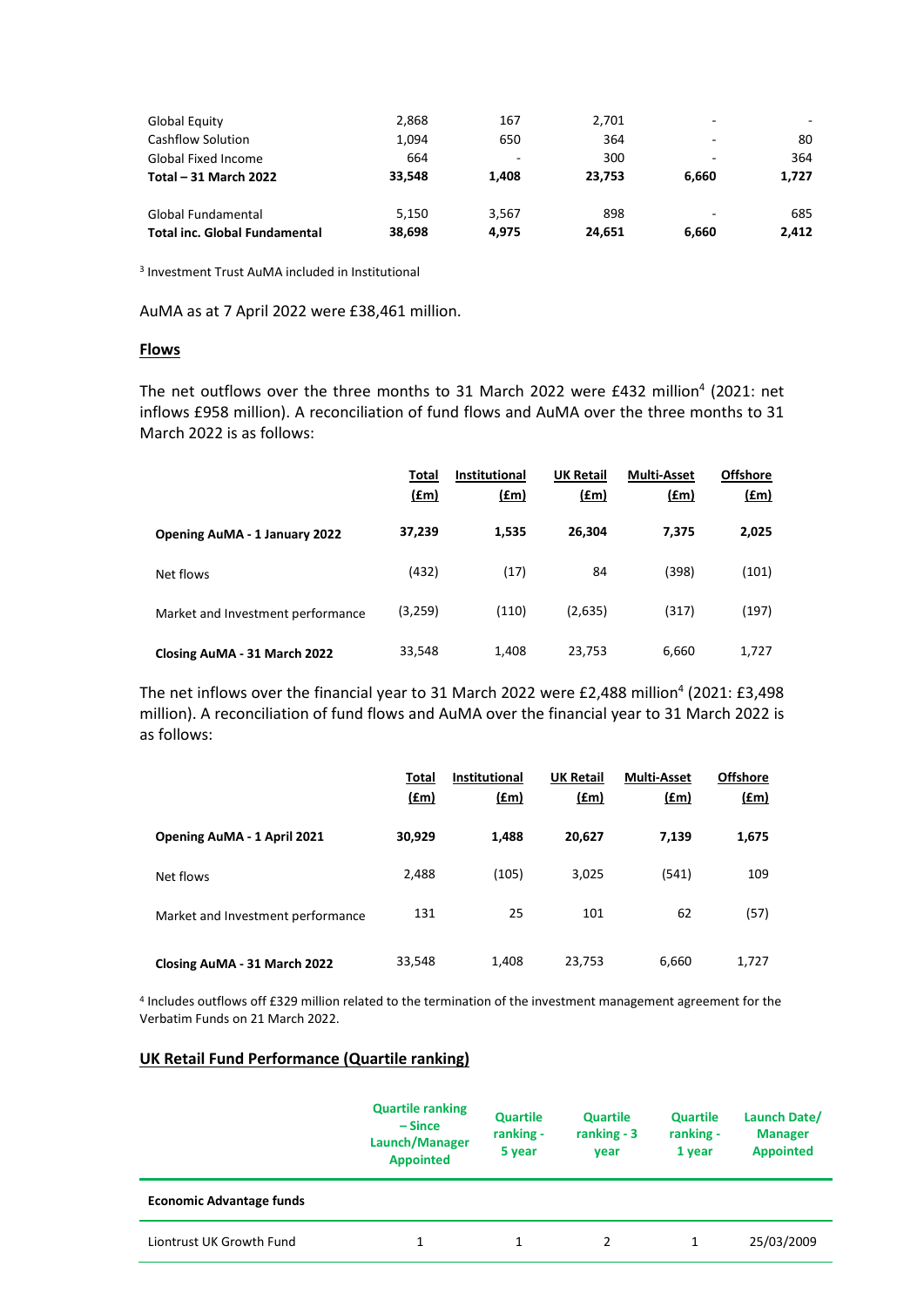| <b>Liontrust Special Situations Fund</b>   | $\mathbf{1}$   | 1              | 1              | 3              | 10/11/2005 |
|--------------------------------------------|----------------|----------------|----------------|----------------|------------|
| Liontrust UK Smaller Companies<br>Fund     | $\mathbf{1}$   | 1              | $\mathbf{1}$   | 1              | 08/01/1998 |
| Liontrust UK Micro Cap Fund                | $\mathbf{1}$   | $\mathbf{1}$   | $\mathbf{1}$   | $\overline{2}$ | 09/03/2016 |
| <b>Sustainable Future funds</b>            |                |                |                |                |            |
| Liontrust Monthly Income Bond<br>Fund      | $\overline{2}$ | $\mathbf{1}$   | 1              | $\overline{2}$ | 12/07/2010 |
| Liontrust SF Managed Growth Fund           | 2              | 1              | 1              | 3              | 19/02/2001 |
| Liontrust SF Corporate Bond Fund           | $\mathbf{1}$   | $\overline{2}$ | $\overline{2}$ | 4              | 20/08/2012 |
| Liontrust SF Cautious Managed<br>Fund      | $\mathbf{1}$   | 1              | $\overline{2}$ | 4              | 23/07/2014 |
| Liontrust SF Defensive Managed<br>Fund     | $\mathbf{1}$   | 1              | 1              | 4              | 23/07/2014 |
| Liontrust SF European Growth Fund          | $\overline{2}$ | $\overline{2}$ | $\mathbf{1}$   | 4              | 19/02/2001 |
| Liontrust SF Global Growth Fund            | 3              | 1              | 1              | 3              | 19/02/2001 |
| Liontrust SF Managed Fund                  | $\mathbf{1}$   | 1              | 1              | 4              | 19/02/2001 |
| Liontrust UK Ethical Fund                  | $\overline{2}$ | 1              | 1              | 4              | 01/12/2000 |
| Liontrust SF UK Growth Fund                | $\mathbf{2}$   | 1              | $\overline{2}$ | 4              | 19/02/2001 |
| Global Equity funds <sup>5</sup>           |                |                |                |                |            |
| Liontrust Balanced Fund                    | $\mathbf{1}$   | $\mathbf{1}$   | $\mathbf{1}$   | $\mathbf{1}$   | 31/12/1998 |
| Liontrust China Fund                       | 4              | 3              | 3              | 3              | 31/12/2004 |
|                                            |                |                |                |                |            |
| Liontrust Emerging Market Fund             | $\overline{2}$ | 4              | 4              | 3              | 30/09/2008 |
| Liontrust Global Smaller Companies<br>Fund | $\mathbf 1$    | $\mathbf{1}$   | 3              | 4              | 01/07/2016 |
| Liontrust Global Alpha Fund                | $\mathbf 1$    | $\mathbf{1}$   | $\mathbf 1$    | $\mathbf{1}$   | 31/12/2001 |
| Liontrust Global Dividend Fund             | $\overline{2}$ | $\mathbf{1}$   | $\mathbf{1}$   | 4              | 20/12/2012 |
| Liontrust Global Innovation Fund           | $\mathbf{1}$   | $\mathbf{1}$   | $\overline{2}$ | 4              | 31/12/2001 |
| Liontrust Global Technology Fund           | 3              | $\overline{2}$ | $\overline{2}$ | $\mathbf{1}$   | 15/12/2015 |
| Liontrust Income Fund                      | $\mathbf 1$    | $\mathbf{1}$   | $\overline{2}$ | $\mathbf{1}$   | 31/12/2002 |
| Liontrust India Fund                       | 4              | 4              | $\overline{2}$ | $\mathbf{1}$   | 29/12/2006 |
| Liontrust Japan Equity Fund                | $\overline{2}$ | 3              | $\mathbf 1$    | 3              | 22/06/2015 |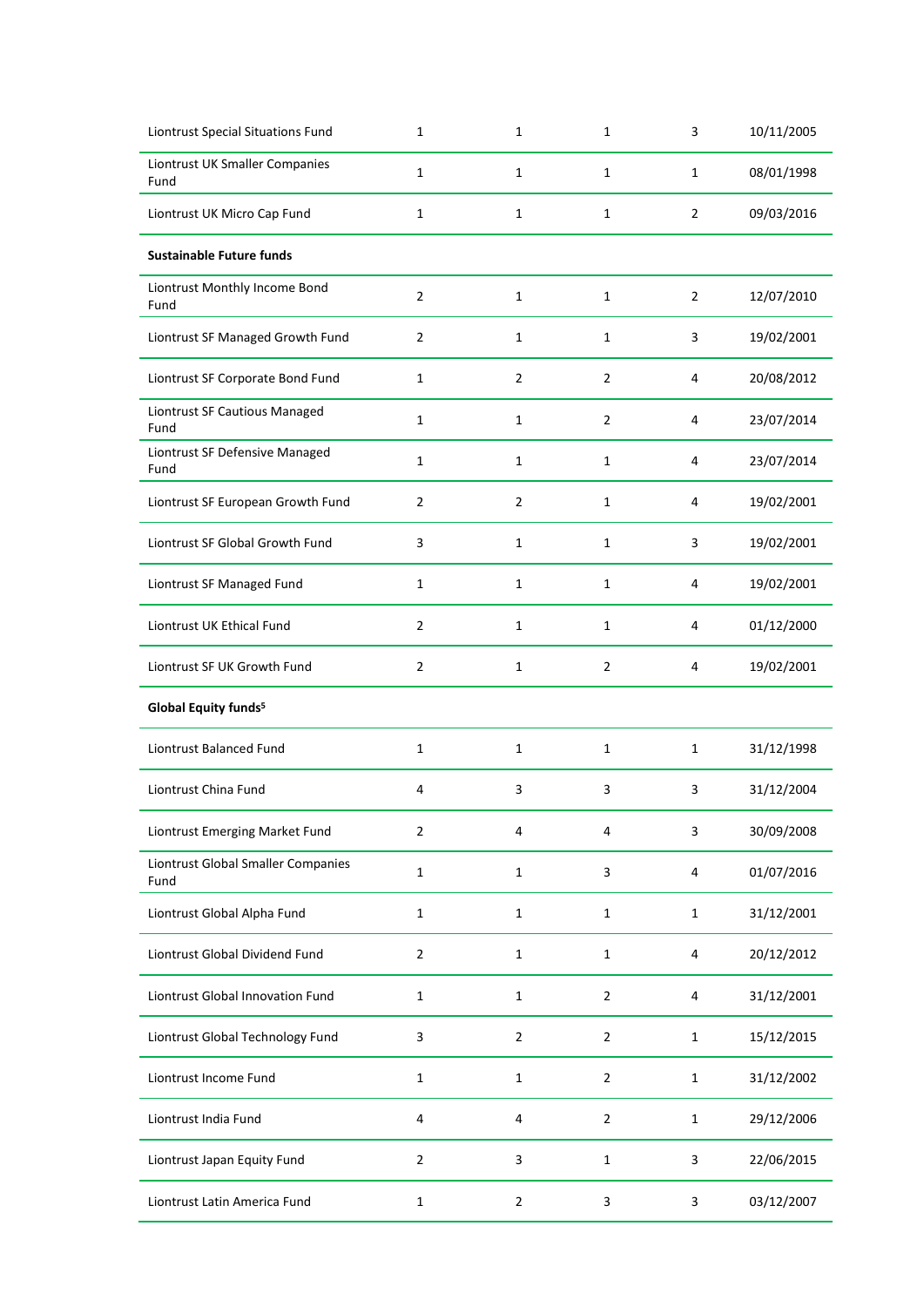| Liontrust US Opportunities Fund  |   | 1 | 2 | 3 | 31/12/2002 |
|----------------------------------|---|---|---|---|------------|
| <b>Cashflow Solution funds</b>   |   |   |   |   |            |
| Liontrust European Growth Fund   |   | 1 | 1 | 1 | 15/11/2006 |
| <b>Global Fixed Income funds</b> |   |   |   |   |            |
| Liontrust Strategic Bond Fund    | 3 | - | 3 | 4 | 08/05/2018 |

Source: Financial Express to 31 March 2022 as at 5 April 2022, bid-bid, total return, net of fees, based on primary share classes. Past performance is not a guide to future performance, investments can result in total loss of capital. The above funds are all UK authorised unit trusts or UK authorised ICVCs (primary share class).

<sup>5</sup> Liontrust Russia Fund is not included as it is currently suspended and in an IA sector that is not rankable (e.g. Specialist) so it would not be a fair comparison to make.

#### Key UK & Irish Fund Performance for Global Fundamental team funds (Quartile ranking)

|                                                  | <b>Quartile ranking</b><br>$-Since$<br>Launch/Manager<br><b>Appointed</b> | <b>Quartile</b><br>ranking -<br>5 year | <b>Quartile</b><br>ranking $-3$<br>year | <b>Quartile</b><br>ranking -<br>1 year | Launch Date/<br><b>Manager</b><br><b>Appointed</b> |
|--------------------------------------------------|---------------------------------------------------------------------------|----------------------------------------|-----------------------------------------|----------------------------------------|----------------------------------------------------|
| Global Fundamental team UK Funds <sup>6</sup>    |                                                                           |                                        |                                         |                                        |                                                    |
| LF Liontrust UK Equity Fund                      | 1                                                                         | 4                                      | 4                                       | 3                                      | 27/03/2003                                         |
| LF Liontrust UK Focus Fund                       | 1                                                                         | 4                                      | 4                                       | 4                                      | 29/09/2003                                         |
| LF Liontrust UK Equity Income Fund               | $\overline{2}$                                                            | 3                                      | 4                                       | 3                                      | 19/12/2011                                         |
| LF Liontrust Global Equity Fund                  | $\overline{2}$                                                            | $\overline{2}$                         | $\overline{2}$                          | 4                                      | 30/06/2014                                         |
| LF Liontrust Global Focus Fund                   | $\overline{2}$                                                            | $\overline{2}$                         | 3                                       | 4                                      | 30/06/2014                                         |
| Global Fundamental team Irish Funds <sup>6</sup> |                                                                           |                                        |                                         |                                        |                                                    |
| Liontrust GF US Equity Fund                      | 3                                                                         | $\overline{2}$                         | $\overline{2}$                          | 4                                      | 26/06/2014                                         |
| Liontrust GF UK Equity Fund                      | 4                                                                         | 4                                      | 4                                       | 3                                      | 03/03/2014                                         |
| Liontrust GF International Equity<br>Fund        | 2                                                                         |                                        |                                         | 4                                      | 17/12/2019                                         |

Source: Financial Express to 31 March 2022 as at 05 April 2022, bid-bid, total return, net of fees, based on primary share classes. Past performance is not a guide to future performance, investments can result in total loss of capital. The above funds are all UK authorised ICVCs or Irish OEICs (primary share class).

<sup>6</sup> The onshore and offshore Liontrust GF Tortoise funds are not included as they are not in IA sectors.

## **Alternative Performance Measures**

Liontrust reports Alternative Performance Measures ("**APMs**"), including Adjusted Profit Before Tax, Adjusted Operating Profit, Adjusted Operating Margin and Adjusted EPS, alongside our statutory measures, to assist the users of our accounts in assessing the underlying performance of our business operations. The APMs seek to exclude the effects of non-recurring, non-operating (financing/capital/non-cash) and exceptional items from the